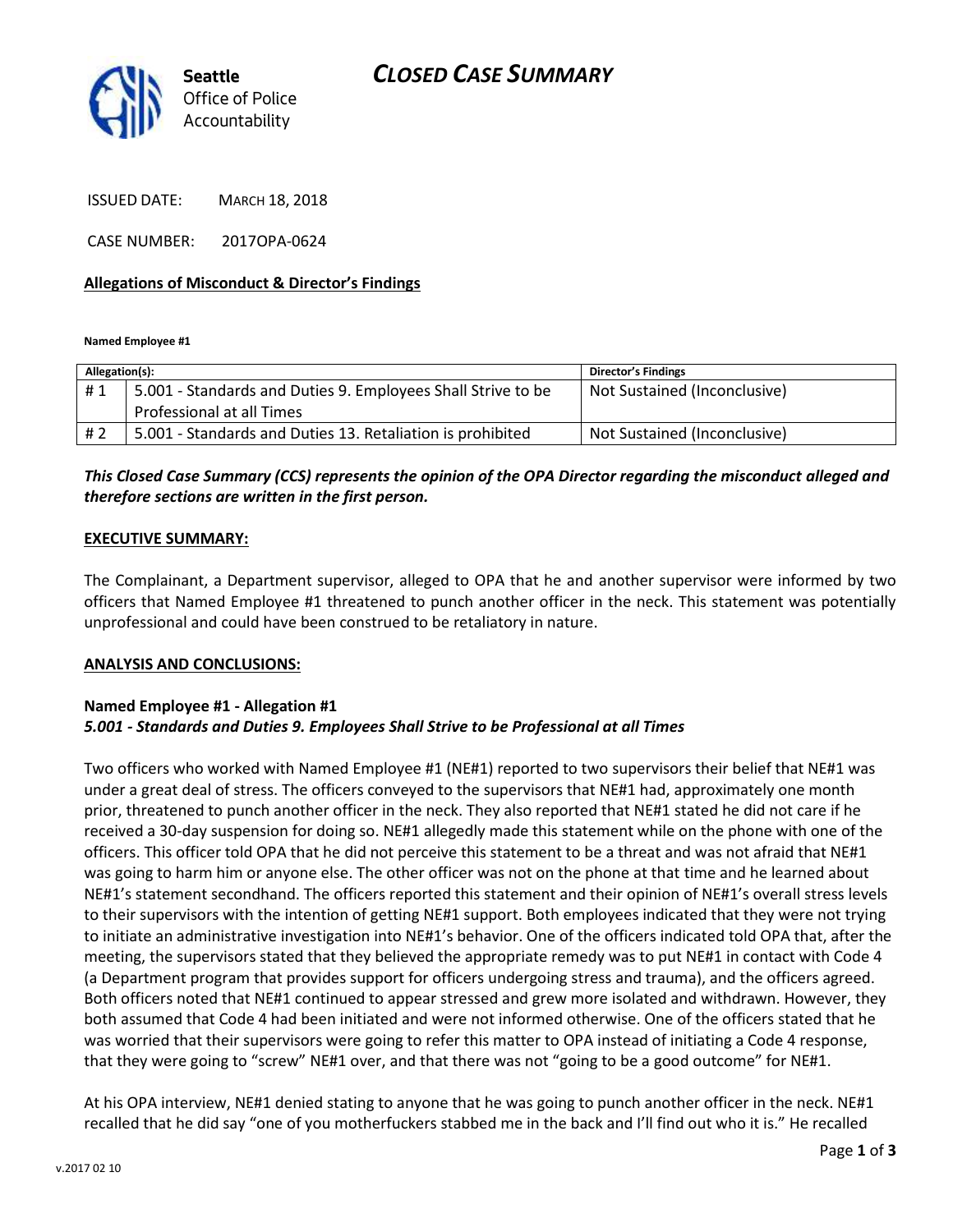

**Seattle** *Office of Police Accountability*

# *CLOSE CASE SUMMARY*

OPA CASE NUMBER: 2017OPA-0624

that the officer he was speaking to asked him if he was going to punch someone in the neck and NE#1 did not respond. NE#1 said that he made the statement because he was frustrated that fellow squad members were anonymously complaining about him.

Based on NE#1's OPA interview, the officer who was on the phone with NE#1 at the time the statement was made was re-interviewed. That officer was adamant that NE#1 said that he was going to punch someone in the neck. Accordingly, NE#1 was also re-interviewed and again denied making the statement that he was going to punch someone in the neck.

SPD Policy 5.001-POL-9 requires that SPD employees "strive to be professional at all times." The policy further instructs that "employees may not engage in behavior that undermines public trust in the Department, the officer, or other officers." (SPD Policy 5.001-POL-9.)

There is a dispute of fact between NE#1 and another officer as to whether he threatened to punch someone in the neck. I find this dispute curious but reach no determination as to whether it stems from a misunderstanding or a mischaracterization. However, it is undisputed that NE#1 told that officer that some "motherfucker" had backstabbed him and he was going to find out who that was. Implicit in that statement was that something would happen – most likely with negative implications – if NE#1 determined the identity of whoever was complaining about him anonymously. I note that none of the officers indicated that they believed NE#1's statement to be a legitimate threat of harm and the officer who the statement was made to indicated that he did not feel afraid. They both told OPA that NE#1's statement suggested more that he needed help than that he was dangerous or was intending to harm them or another officer.

While I find NE#1's statement to have been inappropriate, regardless of whether he threatened to punch someone in the neck, I do not necessarily feel that it rises to the level of a violation of policy. Police officers, like anyone else, are human beings that have interactions with each other that are sometimes positive and sometimes negative. Moreover, they work in a high-stress environment and are consistently faced with situations that can be violent or otherwise traumatizing. That NE#1 was dealing with stress, lost his temper, and made an ill-advised statement suggests more that he is in need of assistance or counseling rather than that he engaged in misconduct that should have been the subject of an OPA investigation. While it was certainly appropriate to refer this matter to OPA if his supervisors were legitimately concerned that NE#1 had purposefully threatened another officer and had the intent to carry through with that threat, both of the officers who initially reported the statement indicated that they represented to their supervisors that they did not think it was a serious threat. Moreover, their sergeant, who was also interviewed by OPA in this case, appeared to assert his belief that Code 4 would have been a better option here than OPA. Lastly, I have some concern that the conversation between the officers and their supervisors, which was believed by the officers to be a confidential discussion purposed to get NE#1 help, resulted in an OPA referral but that there was never a notification of Code 4. It is not in the Department's interests to make officers reluctant to seek help, when necessary, for their colleagues.

Ultimately, given that I cannot determine whether NE#1 was making a legitimate threat to harm another individual or whether he simply made an inappropriate comment, I recommend that this allegation be Not Sustained – Inconclusive.

Recommended Finding: **Not Sustained (Inconclusive)**